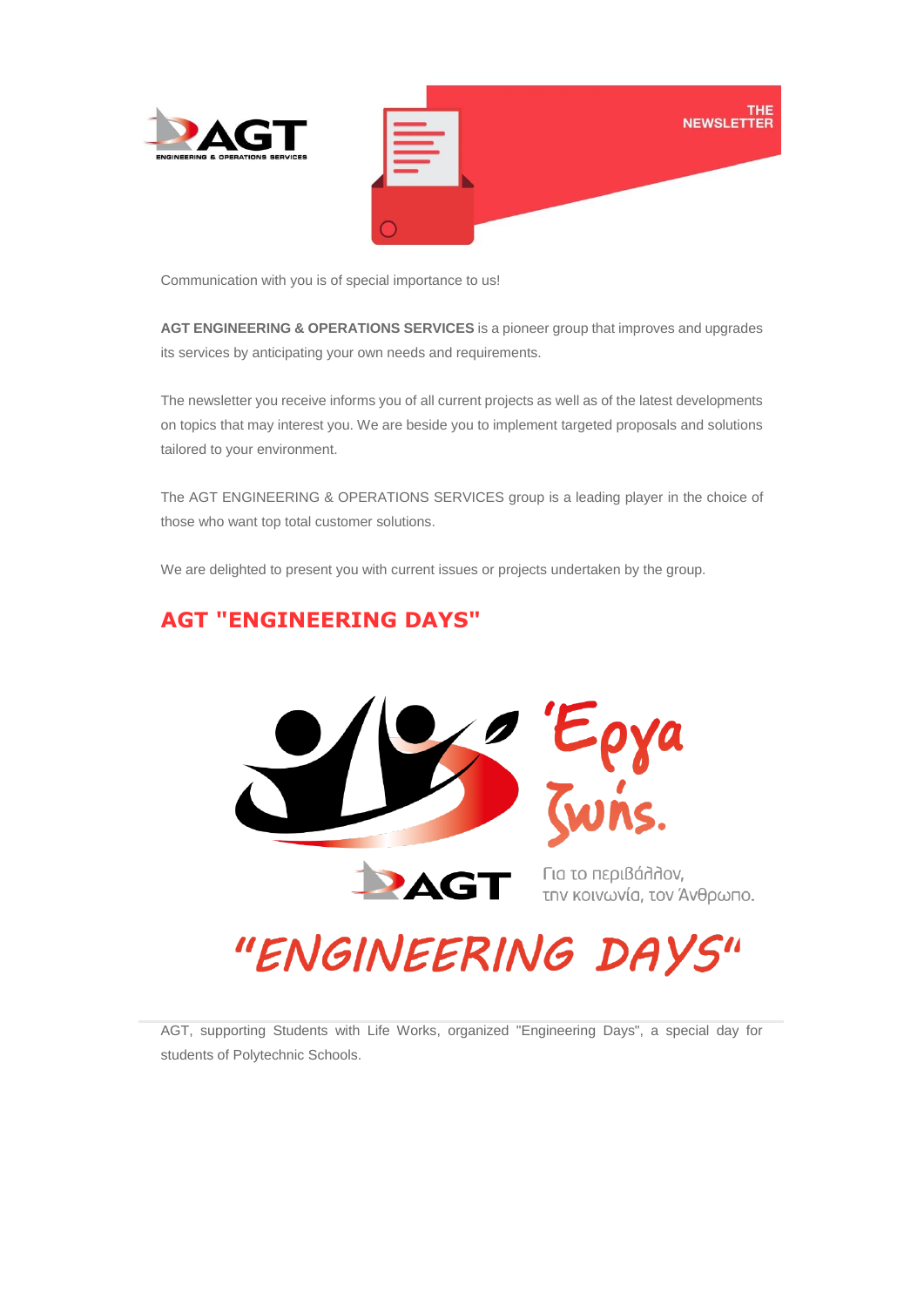

The students attended a total of 8 lectures by expertised AGT executives, having the opportunity to grasp in practice the modern requirements of major engineering projects and the requirements that the market has from a junior engineer.

Given the company's awareness of the braindrain phenomenon, the International Development Director presented among others the opportunities and prospects for development in the Greek market.



## **"NOBODY ALONE" WITH AGT & EMFASIS**